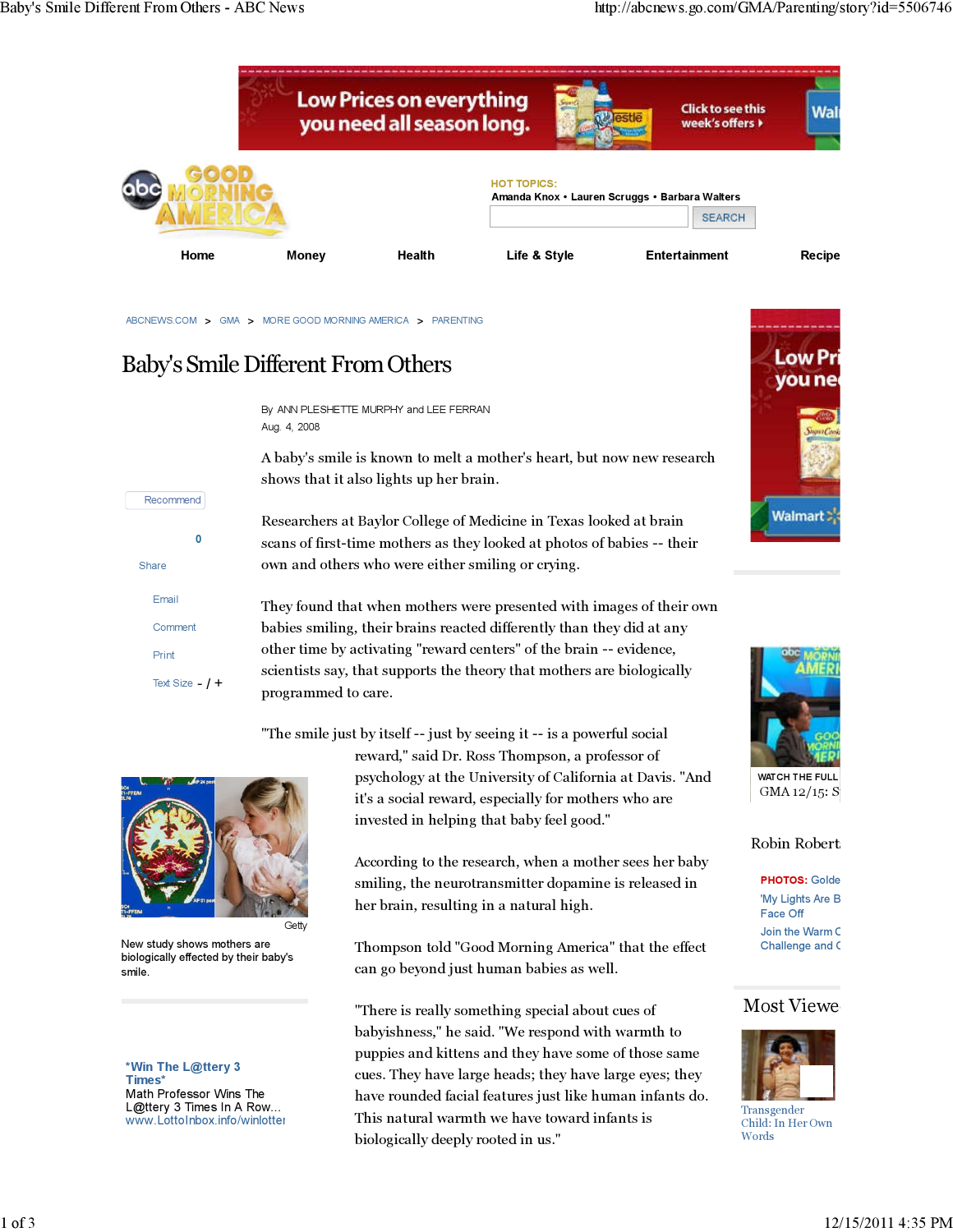

## Comment & Contribute

Do you have more information about this topic? If so, please click here to contact the editors of ABC News.

POST YOUR COMMENT

### Today in ABC News



Family Dog Wakes Up Before Burial Atheists Display Beliefs Publicly Bangladesh's 'Army of Housewives'